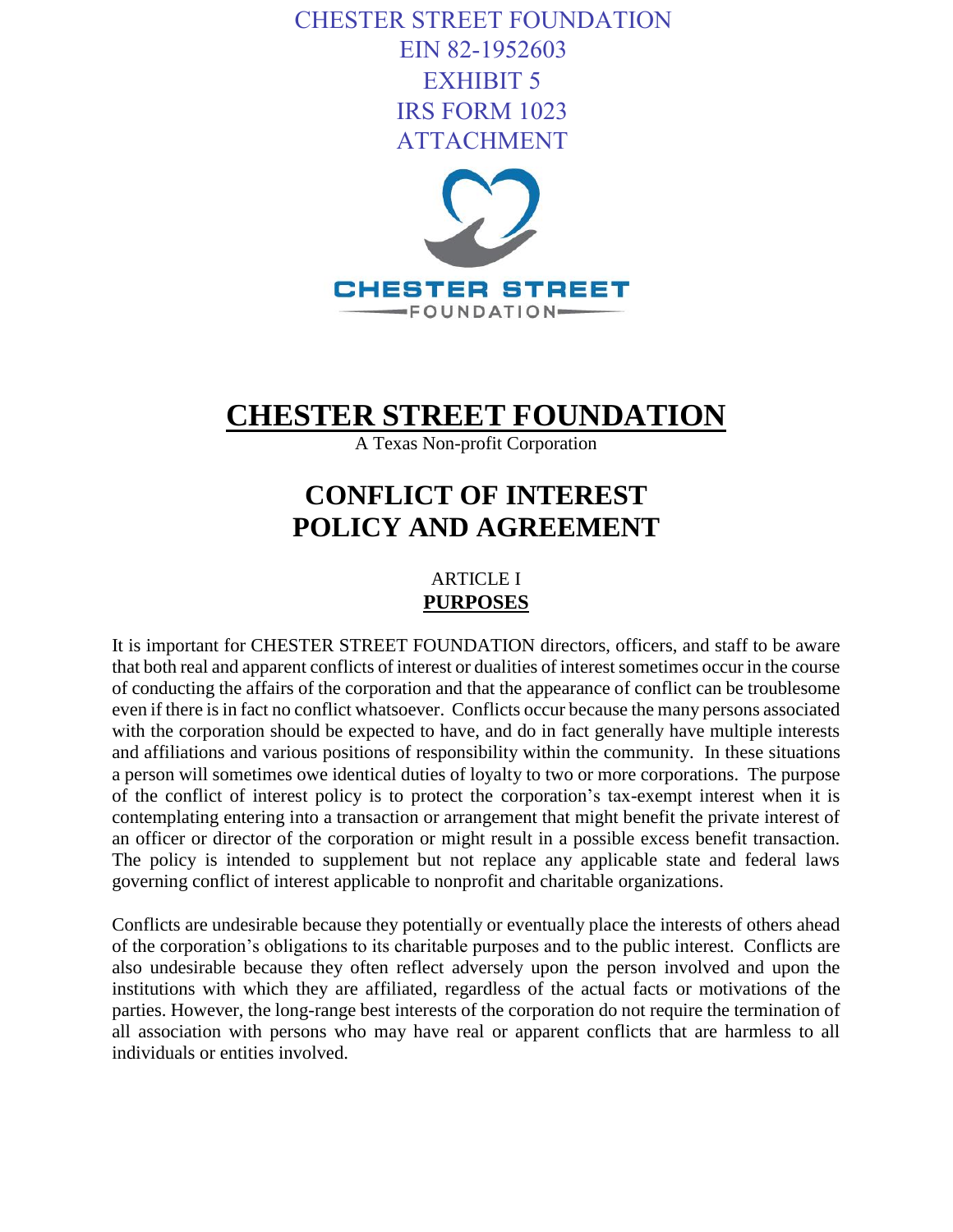Each member of the board of directors and the staff of the corporation has a duty of loyalty to the corporation. The duty of loyalty generally requires a director or staff member to prefer the interests of the corporation over the director's/staff's interest or the interests of others. In addition, directors and staff of the corporation shall avoid acts of self-dealing which may adversely affect the taxexempt status of the corporation or cause there to arise any sanction or penalty by a governmental authority.

In connection with any actual or possible conflict of interest, an interested person must disclose the existence of the financial interest and be given the opportunity to disclose all material facts to the directors and members of committees with governing board delegated powers considering the proposed transaction or arrangement.

## ARTICLE II **DEFINITIONS**

## **2.1 Interested Person**

Any director, principal officer, or member of a committee with governing board delegated powers, who has a direct or indirect financial interest, as defined below, is an interested person.

## **2.2 Financial Interest**

A person has a financial interest if the person has, directly or indirectly, thorough business, investment, or family:

**(a)** An ownership or investment interest in any entity with which the corporation has a transaction or arrangement,

**(b)** A compensation arrangement with the corporation or with any entity or individual with which the corporation has a transaction or arrangement, or

**(c)** A potential ownership or investment interest in, or compensation arrangement with, any entity or individual with which the corporation is negotiating a transaction or arrangement.

Compensation includes direct and indirect remuneration as well as gifts or favors that are not insubstantial. A financial interest is not necessarily a conflict of interest. Under Article III, Section 2, a person who has a financial interest may have a conflict of interest only if the appropriate governing board or committee decides that a conflict of interest exists.

## **ARTICLE III PROCEDURES**

#### **3.1 Duty to Disclose**

In connection with any actual or possible conflict of interest, an interested person must disclose the existence of the financial interest and be given the opportunity to disclose all material facts to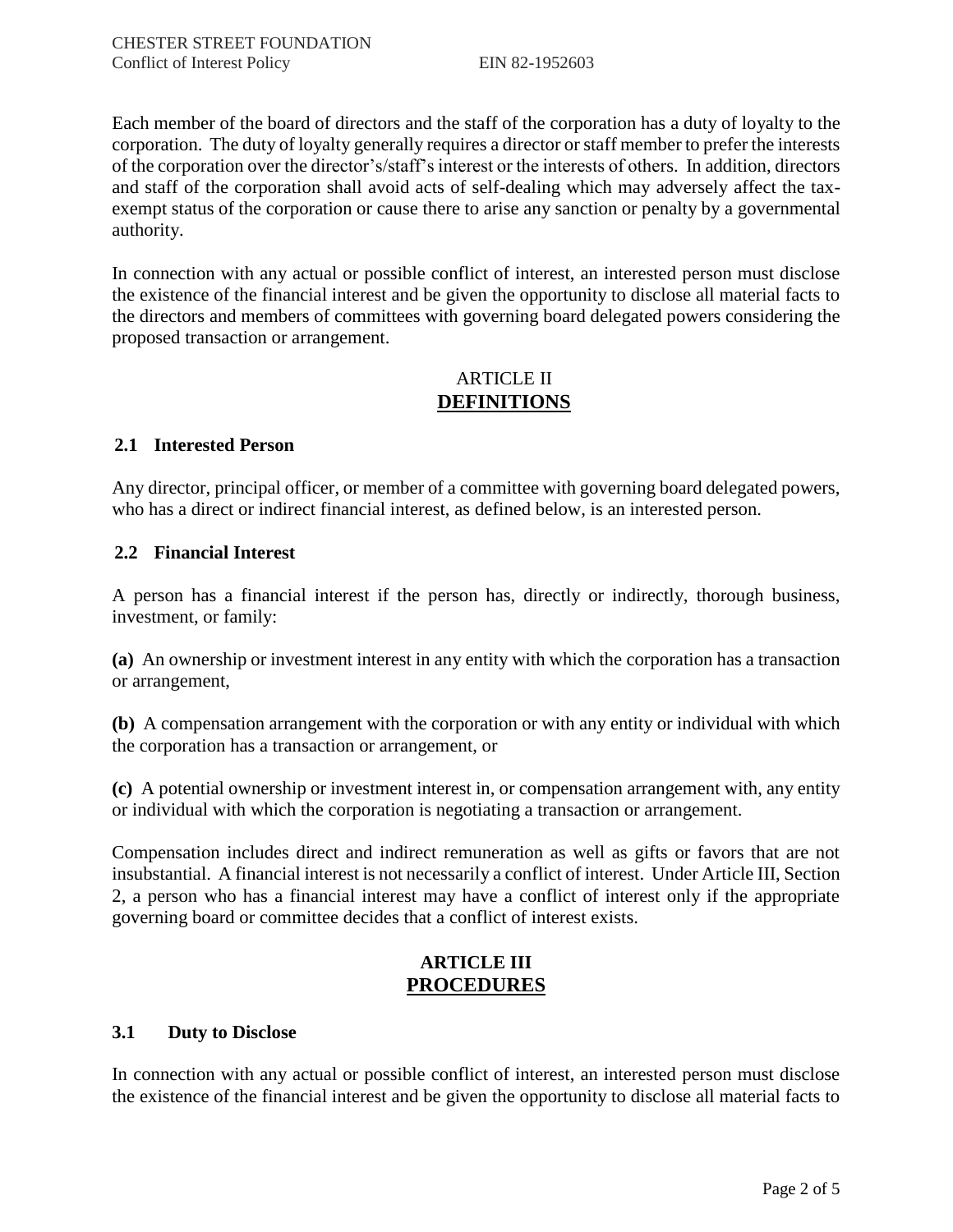the directors and members of committees with governing board delegated powers considering the proposed transaction or arrangement

#### **3.2 Determining Whether a Conflict of Interest Exists**

After disclosure of the financial interest and all material facts, and after any discussion with the interested person, he/she shall leave the governing board or committee meeting while the determination of a conflict of interest is discussed and voted upon. The remaining board or committee members shall decide if a conflict of interest exists.

#### **3.3 Procedures for Addressing the Conflict of Interest**

**(a)** An interested person may make a presentation at the governing board or committee meeting, but after the presentation, he/she shall leave the meeting during the discussion of, and the vote on, the transaction or arrangement involving the possible conflict of interest.

**(b)** The chairperson of the governing board or committee shall, if appropriate, appoint a disinterested person or committee to investigate alternatives to the proposed transaction or arrangement.

**(c)** After exercising due diligence, the governing board or committee shall determine whether the corporation can obtain with reasonable efforts a more advantageous transaction or arrangement from a person or entity that would not give rise to a conflict of interest.

**(d)** If a more advantageous transaction or arrangement is not reasonably possible under circumstances not producing a conflict of interest, the governing board or committee shall determine by a majority vote of the disinterested directors whether the transaction or arrangement is in the corporation's best interest, for its own benefit, and whether it is fair and reasonable. In conformity with the above determination it shall make its decision as to whether to enter into the transaction or arrangement.

#### **3.4 Violations of the Conflicts of Interest Policy**

**(a)** If the governing board or committee has reasonable cause to believe a member has failed to disclose actual or possible conflicts of interest, it shall inform the member of the basis for such belief and afford the member an opportunity to explain the alleged failure to disclose.

**(b)** If, after hearing the member's response and after making further investigation as warranted by the circumstances, the governing board or committee determines the member has failed to disclose an actual or possible conflict of interest, it shall take appropriate disciplinary and corrective action.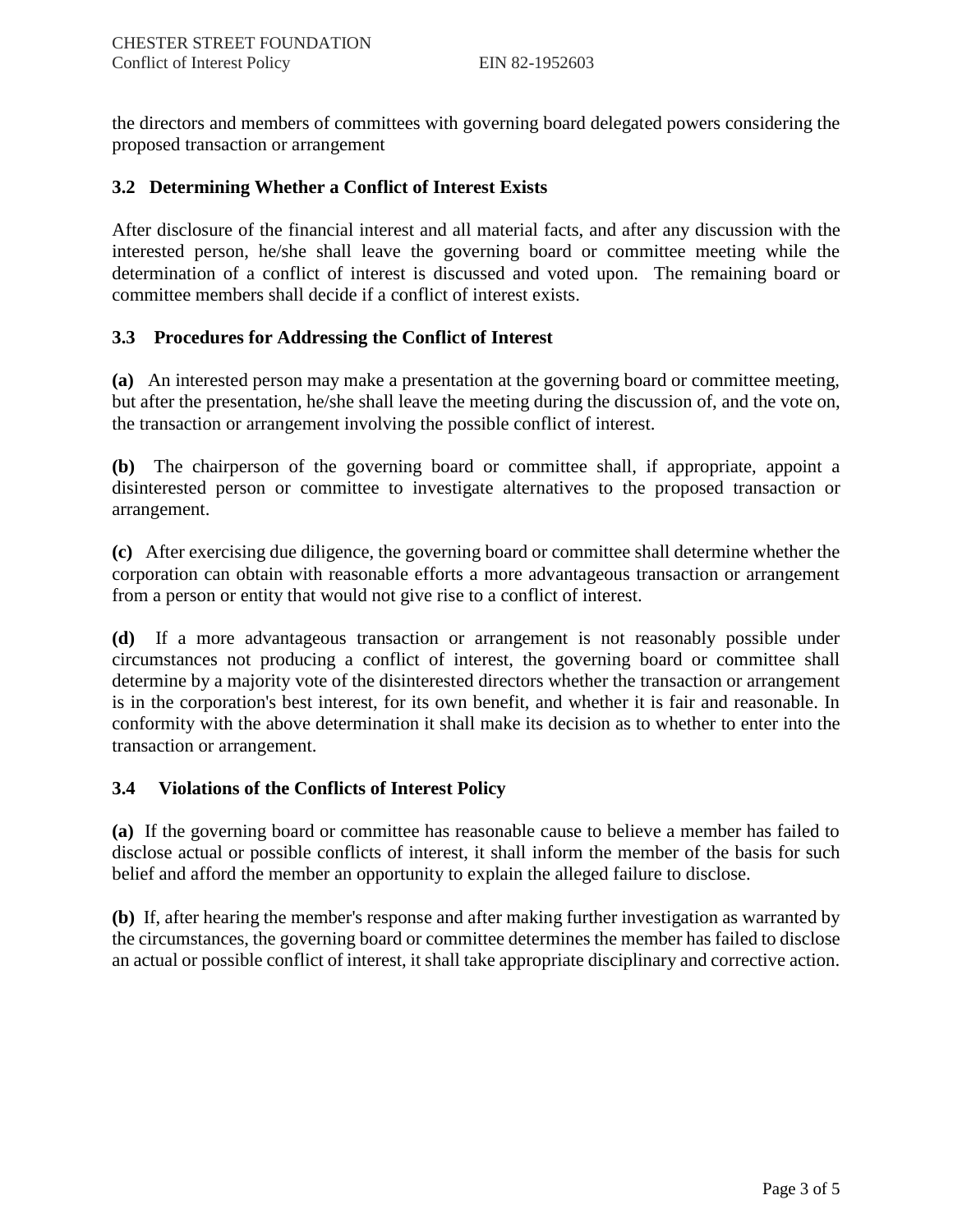#### **ARTICLE IV RECORDS OF PROCEEDINGS**

#### **4.1 Minutes**

The minutes of the governing board and all committees with board delegated powers shall contain:

**(a)** The names of the persons who disclosed or otherwise were found to have a financial interest in connection with an actual or possible conflict of interest, the nature of the financial interest, any action taken to determine whether a conflict of interest was present, and the governing board's or committee's decision as to whether a conflict of interest in fact existed.

**(b)** The names of the persons who were present for discussions and votes relating to the transaction or arrangement, the content of the discussion, including any alternatives to the proposed transaction or arrangement, and a record of any votes taken in connection with the proceedings.

### **ARTICLE V COMPENSATION**

**5.1** A voting member of the governing board who receives compensation, directly or indirectly, from the corporation for services is precluded from voting on matters pertaining to that member's compensation.

**5.2** A voting member of any committee whose jurisdiction includes compensation matters and who receives compensation, directly or indirectly, from the corporation for services is precluded from voting on matters pertaining to that member's compensation.

**5.3.** No voting member of the governing board or any committee whose jurisdiction includes compensation matters and who receives compensation, directly or indirectly, from the corporation, either individually or collectively, is prohibited from providing information to any committee regarding compensation.

#### **ARTICLE VI ANNUAL STATEMENTS**

Each director, principal officer and member of a committee with governing board delegated powers shall annually sign a statement which affirms such person:

- **(a)** Has received a copy of the conflicts of interest policy,
- **(b)** Has read and understands the policy,
- **(c)** Has agreed to comply with the policy, and